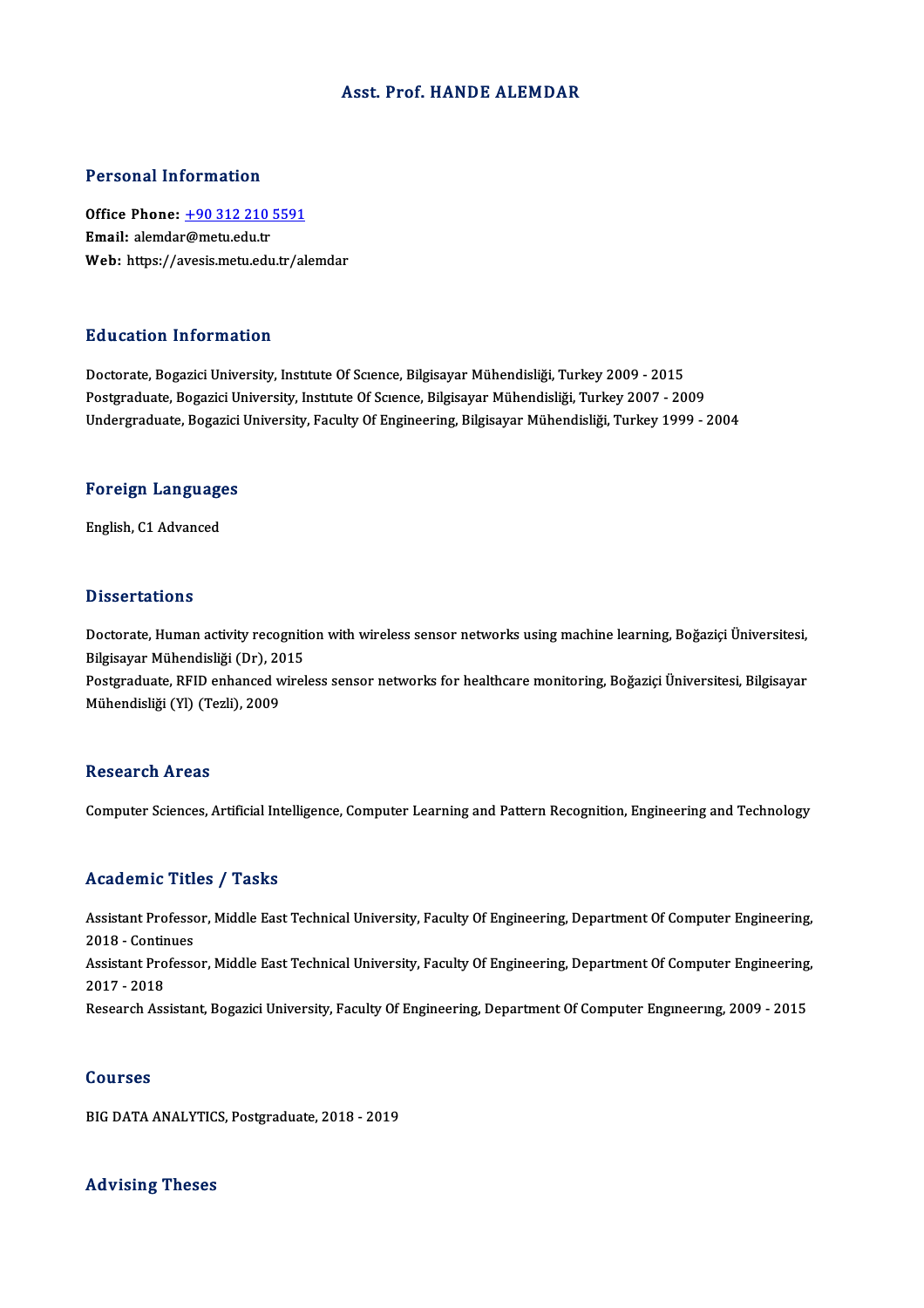Onur E., Alemdar H., Balanced Path Generation and Reliability Extension for In-band Network Telemetry, Postgraduate,<br>G SiMSEK(Student), 2021 Onur E., Alemdar H., Balan<br>G.ŞİMŞEK(Student), 2021<br>Alemdar H., ABSTRACTIVE Onur E., Alemdar H., Balanced Path Generation and Reliability Extension for In-band Network Telemetry, Post<br>G.ŞİMŞEK(Student), 2021<br>Alemdar H., ABSTRACTIVE TEXT SUMMARIZATION ON WIKIHOW DATASET USING SENTENCE EMBEDDINGS,<br>R

G.ŞİMŞEK(Student), 2021<br>Alemdar H., ABSTRACTIVE TEXT SUMMARIZ*I*<br>Postgraduate, B.TOZYILMAZ(Student), 2019<br>Alemdar H., Base Station Bawer Optimization Postgraduate, B.TOZYILMAZ(Student), 2019

Alemdar H., Base Station Power Optimization for Green Networks Using Reinforcement Learning, Postgraduate,<br>S.AKTAS(Student), 2019 Alemdar H., Base Station Power Optimization for Green Networks Using Reinforcement Learning, Postgr<br>S.AKTAŞ(Student), 2019<br>Alemdar H., Spatio-Temporal Cohesive Networks for Evaluating Team Behavior in Soccer, Postgraduate,

S.AKTAŞ(Student), 2019<br>Alemdar H., Spatio-Tempo<br>E.KÜLAH(Student), 2019<br>Alemdar H. Covert shann E.KÜLAH(Student), 2019<br>Alemdar H., Covert channel detection using machine learning methods, Postgraduate, İ.GAMZE(Student), 2019

E.KÜLAH(Student), 2019<br>Alemdar H., Covert channel detection using machine learning methods, Postgraduate, İ.GAMZE(Student), 2019<br>Alemdar H., Precise indoor positioning using Bluetooth Low Energy (BLE) technology, Postgradu Alemd<br>Alemd<br>2019

# Designed Lessons

Alemdar H., BIG DATA ANALYTICS, Postgraduate, 2018 - 2019 Alemdar H., SPECIAL TOPICS IN COMPUTER ENGINEERING: SOFTWARE CONSTRUCTION, Undergraduate, 2018 - 2019

### Articles Published in Journals That Entered SCI, SSCI and AHCI Indexes

rticles Published in Journals That Entered SCI, SSCI and AHCI Indexes<br>I. Towards 5G and beyond radio link diagnosis: Radio link failure prediction by using historical<br>westher, link parameters Towards 5G and beyond is<br>weather, link parameters<br>Altas S. ALEMDAR H. Ergyt Towards 5G and beyond ra<br>weather, link parameters<br>Aktas S., ALEMDAR H., Ergut S.<br>COMPUTERS & ELECTRICAL EN weather, link parameters<br>Aktas S., ALEMDAR H., Ergut S.<br>COMPUTERS & ELECTRICAL ENGINEERING, vol.99, 2022 (Journal Indexed in SCI)<br>A deep learning approach for the transanis flow field prodistions aroun Aktas S., ALEMDAR H., Ergut S.<br>COMPUTERS & ELECTRICAL ENGINEERING, vol.99, 2022 (Journal Indexed in SCI)<br>II. A deep learning approach for the transonic flow field predictions around airfoils<br>DURU C., ALEMDAR H., BARAN Ö. U COMPUTERS & ELECTRICAL ENGINI<br>A deep learning approach for the<br>DURU C., ALEMDAR H., BARANÖ.U.<br>Computers and Eluids, wol 226, 2023 A deep learning approach for the transonic flow field prediction<br>DURU C., ALEMDAR H., BARAN Ö. U.<br>Computers and Fluids, vol.236, 2022 (Journal Indexed in SCI Expanded)<br>CNNEOU : convolutional apsoder deseder modeling for pr III. CNNFOIL: convolutional encoder decoder modeling for pressure fields around airfoils<br>DURU C., ALEMDAR H., BARAN Ö. U. Computers and Fluids, vol.236, 2022<br>CNNFOIL: convolutional encode<br>DURU C., ALEMDAR H., BARANÖ.U.<br>Naural Computing and Applications CNNFOIL: convolutional encoder decoder modeling for pressure fields around airfoi<br>DURU C., ALEMDAR H., BARAN Ö. U.<br>Neural Computing and Applications, vol.33, no.12, pp.6835-6849, 2021 (Journal Indexed in SCI)<br>Obstruction, IV. Obstruction-Aware Signal-Loss-Tolerant Indoor Positioning Using Bluetooth LowEnergy Neural Computing and App<br>Obstruction-Aware Sign<br>Taskan A. K. , ALEMDAR H.<br>SENSOPS 1121 no 3 nn 1 Obstruction-Aware Signal-Loss-Tolerant Indoor Positic<br>Taskan A. K. , ALEMDAR H.<br>SENSORS, vol.21, no.3, pp.1-28, 2021 (Journal Indexed in SCI)<br>Quantifying the volve of curints in elite football using a V. Quantifying the value of sprints in elite football using spatial cohesive networks Külah E. Alemdar H. SENSORS, vol.21, no.<br>Quantifying the va<br>Külah E., Alemdar H.<br>CHAOS SOLITONS & Quantifying the value of sprints in elite football using spatial contains the Solid Chaos.<br>CHAOS SOLITONS & FRACTALS, vol.139, 2020 (Journal Indexed in SCI)<br>How do seccer teams seordingte consecutive passes? A viewal VI. How do soccer teams coordinate consecutive passes? A visual analytics system for analysing the complexity of passing sequences using soccer flow motifs CHAOS SOLITONS & FRACTALS, vol.139, 2020 (Journal Indexed in<br>How do soccer teams coordinate consecutive passes? A vi<br>complexity of passing sequences using soccer flow motifs<br>Malayi LLS, Bomoro N.M. L. Cargia B. Alandar H. Malqui J. L. S., Romero N. M. L., Garcia R., Alendar H., Comba J. L. complexity of passing sequences using soccer flow motifs<br>Malqui J. L. S. , Romero N. M. L. , Garcia R., Alendar H., Comba J. L.<br>COMPUTERS & GRAPHICS-UK, vol.84, pp.122-133, 2019 (Journal Indexed in SCI)<br>Multi regident esti VII. Multi-resident activity tracking and recognition in smart environments COMPUTERS & GRAF<br>Multi-resident acti<br>Alemdar H., Ersoy C.<br>JOUPMAL OF AMPIEL JOURNAL OF AMBIENT INTELLIGENCE AND HUMANIZED COMPUTING, vol.8, no.4, pp.513-529, 2017 (Journal Indexed in SCI) Alemdar H., Ersoy C. JOURNAL OF AMBIENT INTELLIGENCE AND HUMANIZED COMPUTING, vol.8, no.4, pp.513-529, 2017 (Journal)<br>Indexed in SCI)<br>VIII. Active learning with uncertainty sampling for large scale activity recognition in smart homes Indexed in SCI)<br>Active learning with uncertainty samplin<br>Alemdar H., VAN KASTERENT. L. M. , Ersoy C.<br>JOUPMAL OF AMPIENT INTELLICENCE AND S Active learning with uncertainty sampling for large scale activity recognition in smart homes<br>Alemdar H., VAN KASTEREN T. L. M. , Ersoy C.<br>JOURNAL OF AMBIENT INTELLIGENCE AND SMART ENVIRONMENTS, vol.9, no.2, pp.209-223, 20 Alemdar H., VAN KASTEREN T. L. M. , Ersoy C.<br>JOURNAL OF AMBIENT INTELLIGENCE AND SMART ENVIRONMENTS, vol.9, no.2, pp.209-223, 2017 (Journal<br>Indexed in SCI) JOURNAL OF AMBIENT INTELLIGENCE AND SMART ENVIRONMENTS, vol.9, no.2, pp.209-223, 2017 (Journal Indexed in SCI)<br>IX. Efficient and Versatile FPGA Acceleration of Support Counting for Stream Mining of Sequences and<br>Frequent I Indexed in SCI)<br>Efficient and Vers<br>Frequent Itemsets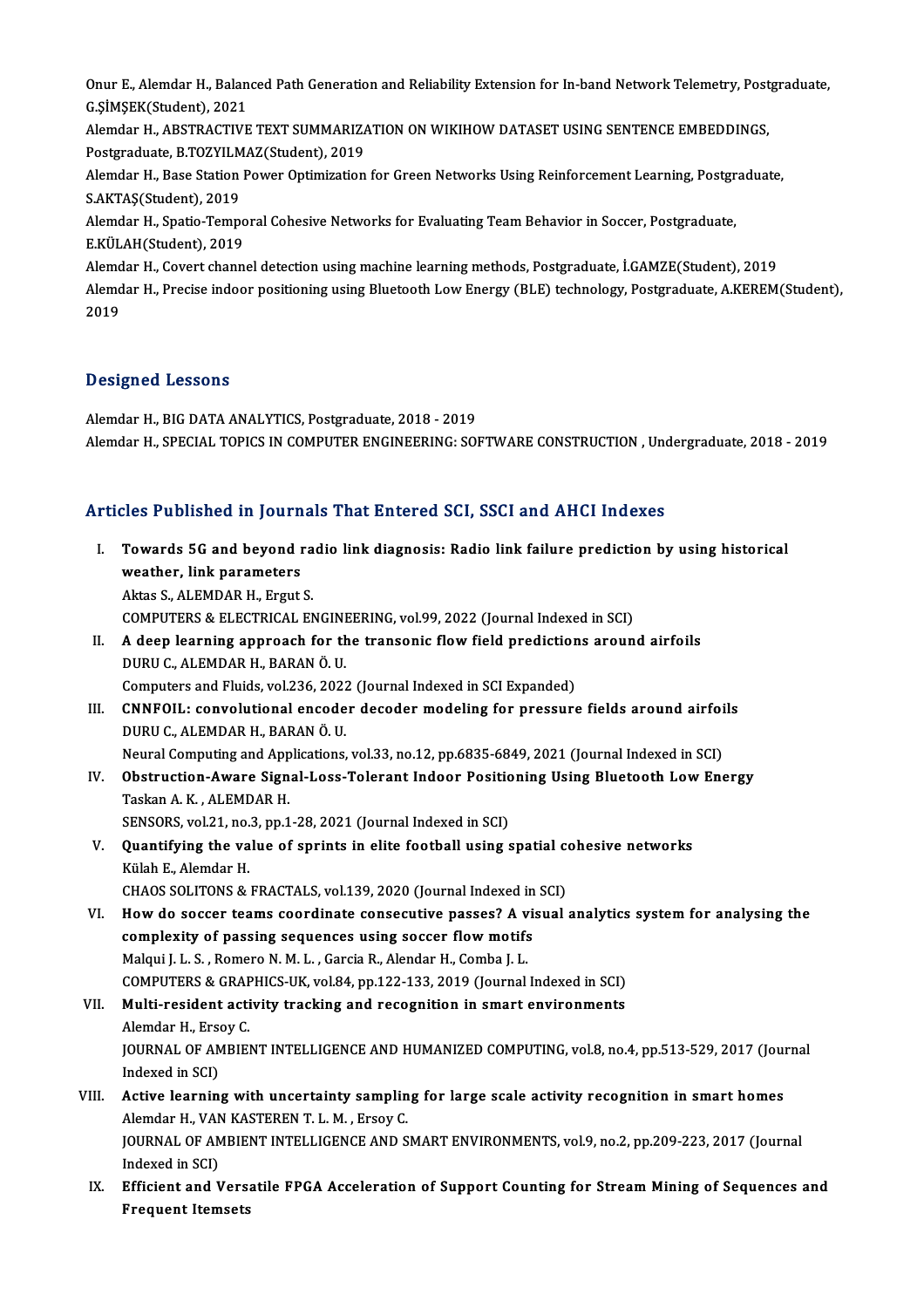PROSTBOUCLE A., PETROT F., LEROY V., ALEMDAR H.<br>ACM Transastians on Bosonfigurable Technology and

ACM Transactions on Reconfigurable Technology and Systems, vol.10, pp.1-25, 2017 (Journal Indexed in SCI<br>Expanded) PROSTBOUG<br>ACM Transa<br>Expanded)<br>Daily life b ACM Transactions on Reconfigurable Technology and Systems, vol.10, pp.1-25, 2017 (Journal Indexed in SCI<br>Expanded)<br>X. Daily life behaviour monitoring for health assessment using machine learning: bridging the gap<br>between d

Expanded)<br>Daily life behavior<br>between domains<br>Alamdar H. Tunca C **Daily life behaviour monite<br>between domains<br>Alemdar H., Tunca C., Ersoy C.<br>PERSONAL AND URIQUITOUS** between domains<br>Alemdar H., Tunca C., Ersoy C.<br>PERSONAL AND UBIQUITOUS COMPUTING, vol.19, no.2, pp.303-315, 2015 (Journal Indexed in SCI)<br>Multimodal Wirelass Sansor Network Based Ambiant Assisted Living in Boal Homes wit

Alemdar H., Tunca C., Ersoy C.<br>PERSONAL AND UBIQUITOUS COMPUTING, vol.19, no.2, pp.303-315, 2015 (Journal Indexed in SCI)<br>XI. Multimodal Wireless Sensor Network-Based Ambient Assisted Living in Real Homes with Multiple PERSONAL<br>Multimoda<br>Residents<br>Tunce C - Al Multimodal Wireless Sensor Network-Based<br>Residents<br>Tunca C., Alemdar H., Ertan H., Incel O.D. , Ersoy C.<br>SENSOPS vol 14, no 6, nn 9692, 9719, 2014 (Journ Residents<br>Tunca C., Alemdar H., Ertan H., Incel O. D. , Ersoy C.<br>SENSORS, vol.14, no.6, pp.9692-9719, 2014 (Journal Indexed in SCI)<br>Wineless senser netwerks for bealthsere: A survey

Tunca C., Alemdar H., Ertan H., Incel O. D. , Ersoy C.<br>SENSORS, vol.14, no.6, pp.9692-9719, 2014 (Journal Index<br>XII. Wireless sensor networks for healthcare: A survey<br>Alemdar H., Ersoy C. SENSORS, vol.14, no.<br>Wireless sensor no<br>Alemdar H., Ersoy C.<br>COMBUTED NETWOL Wireless sensor networks for healthcare: A survey<br>Alemdar H., Ersoy C.<br>COMPUTER NETWORKS, vol.54, no.15, pp.2688-2710, 2010 (Journal Indexed in SCI)<br>Wineless Healthcare Monitoring with REID Enhanced Video Sensor Networ

## XIII. Wireless Healthcare Monitoring with RFID-Enhanced Video Sensor Networks<br>Alemdar H., Durmus Y., Ersoy C. COMPUTER NETWORKS, vol.54,<br>Wireless Healthcare Monitor<br>Alemdar H., Durmus Y., Ersoy C.<br>INTERNATIONAL JOURNAL OF L INTERNATIONAL JOURNAL OF DISTRIBUTED SENSOR NETWORKS, 2010 (Journal Indexed in SCI)

### Articles Published in Other Journals

- rticles Published in Other Journals<br>I. Prediction of the Ball Location on the 2D Plane in Football Using Optical Tracking Data Prediction of the B<br>Amirli A., Alemdar H.<br>Academic Platform Is Prediction of the Ball Location on the 2D Plane in Football Using Optical Tracking Data<br>Amirli A., Alemdar H.<br>Academic Platform-Journal of Engineering and Science, vol.10, no.1, pp.1-8, 2022 (National Refreed University<br>Jo Amirli A.,<br>Academi<br>Journal)<br>Pase Sts Academic Platform-Journal of Engineering and Science, vol.10, no.1, pp.1-8, 2022 (National Refre<br>Journal)<br>II. Base Station Power Optimization for Green Networks Using Reinforcement Learning<br>Altres Schlander H
- Journal)<br>II. Base Station Power Optimization for Green Networks Using Reinforcement Learning<br>Aktaş S., Alemdar H.

Sakarya University Journal of Computer and Information Sciences (Online), vol.4, no.2, pp.244-265, 2021 (National Refreed University Journal)

### Refereed Congress / Symposium Publications in Proceedings

efereed Congress / Symposium Publications in Proceedings<br>I. The Effect of Loss Functions on the Deep Learning Modeling for the Flow Field Predictions Around<br>Airfeils The Effe<br>The Effe<br>Airfoils The Effect of Loss Functions on the <mark>E</mark><br>Airfoils<br>Doğan A., Duru C., Alemdar H., Baran Ö. U.<br>11th ANKARA INTERNATIONAL AEROSRA

Airfoils<br>Doğan A., Duru C., Alemdar H., Baran Ö. U.<br>11th ANKARA INTERNATIONAL AEROSPACE CONFERENCE, Ankara, Turkey, 8 - 10 September 2021, pp.1-9<br>Covert Channel Detestion Heing Mashine Learning. Doğan A., Duru C., Alemdar H., Baran Ö. U.<br>11th ANKARA INTERNATIONAL AEROSPACE CONFERENC<br>II. Covert Channel Detection Using Machine Learning<br>Canusoğlu İ.C. Alemdar H. Opur E. 11th ANKARA INTERNATIONAL AEF<br>Covert Channel Detection Using<br>Çavuşoğlu İ. G., Alemdar H., Onur E.<br>29th Signal Processing and Commun

Covert Channel Detection Using Machine Learning<br>Çavuşoğlu İ. G. , Alemdar H., Onur E.<br>28th Signal Processing and Communications Applications Conference (SIU), Gaziantep, Turkey, 5 - 07 October<br>2020.nn 1.4 Çavuşoğlu İ. (<br>28th Signal Pi<br>2020, pp.1-4<br>DroPPPP. A 28th Signal Processing and Communications Applications Conferen<br>2020, pp.1-4<br>III. DroPPPP: A P4 Approach to Mitigating DoS Attacks in SDN<br>Simesk C. BOSTAN H. Sorice A K. Sorikove E. KELES A. ANGIN B

2020, pp.1-4<br>DroPPPP: A P4 Approach to Mitigating DoS Attacks in SDN<br>Simsek G., BOSTAN H., Sarica A.K. , Sarikaya E., KELEŞ A., ANGIN P., ALEMDAR H., ONUR E.<br>20th World Conference on Information Soqurity Applications WISA III. DroPPPP: A P4 Approach to Mitigating DoS Attacks in SDN<br>Simsek G., BOSTAN H., Sarica A. K. , Sarikaya E., KELEŞ A., ANGIN P., ALEMDAR H., ONUR E.<br>20th World Conference on Information Security Applications, WISA 2019, Simsek G., BOST<br>20th World Con<br>2019, pp.55-66<br>Multi Connecti 20th World Conference on Information Security Ap<br>2019, pp.55-66<br>IV. Multi-Connectivity Enabled User Association<br>Simesk C. Alemdan H. Opun E. 2019, pp.55-66<br>Multi-Connectivity Enabled<br>Simsek G., Alemdar H., Onur E.<br>20th IEEE Annual Internations

Multi-Connectivity Enabled User Association<br>Simsek G., Alemdar H., Onur E.<br>30th IEEE Annual International Symposium on Personal, Indoor and Mobile Radio Communications, PIMRC 2019,<br>Istanbul Turkey, 8, .11 Sentember 2019. Simsek G., Alemdar H., Onur E.<br>30th IEEE Annual International Symposiu<br>İstanbul, Turkey, 8 - 11 September 2019<br>Predisting sesser events from entiss 30th IEEE Annual International Symposium on Personal, Indoor and Mobile Radio Communications, PIMF<br>Istanbul, Turkey, 8 - 11 September 2019<br>V. Predicting soccer events from optical tracking data Optik takip verisinden futbo

İstanbul, I<br><mark>Predictin</mark><br>kestirimi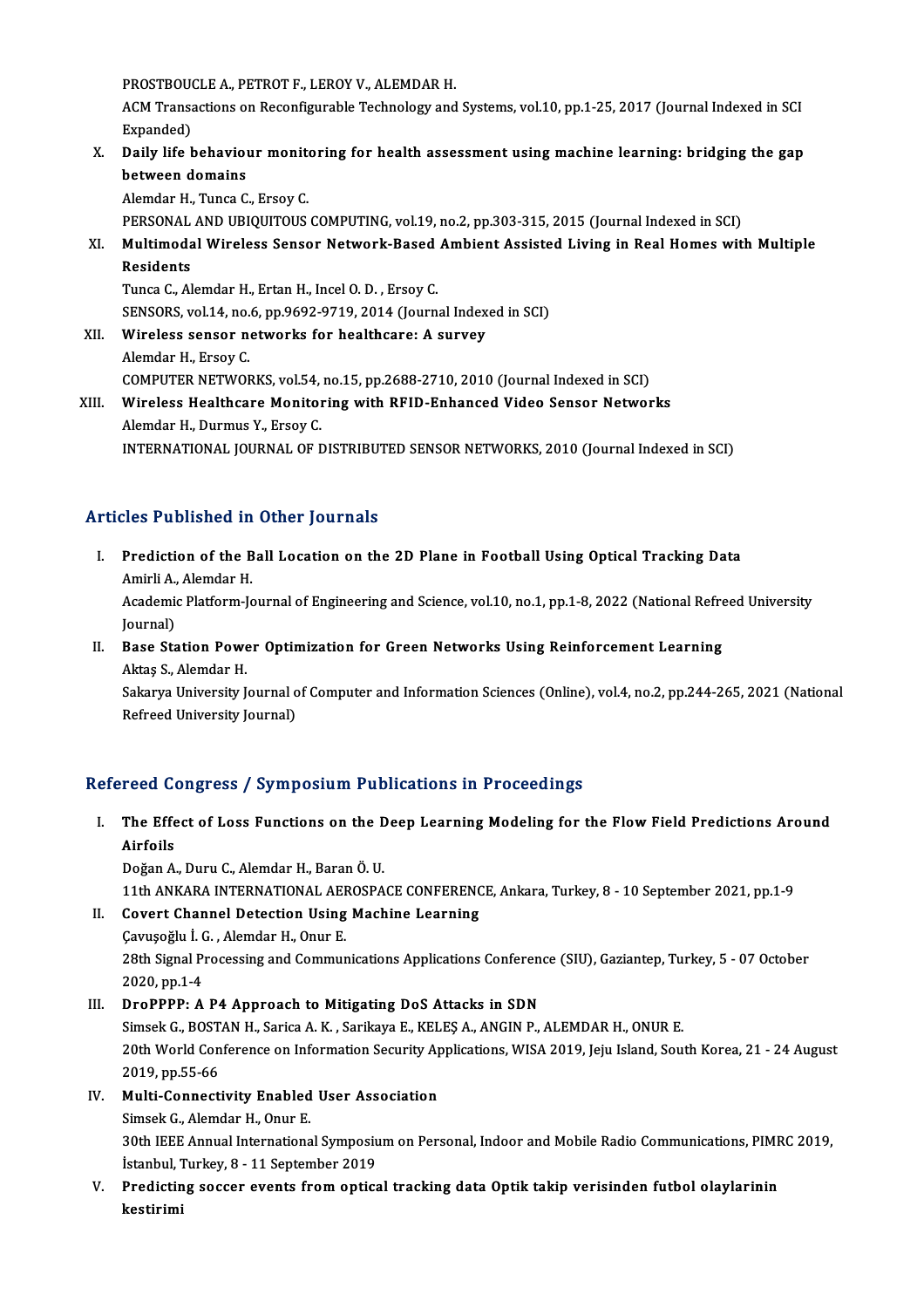Özdemir E., ALEMDAR H.<br>26th JEEE Signal Processi

26th IEEE Signal Processing and Communications Applications Conference, SIU 2018, İzmir, Turkey, 2 - 05 May<br>2018, pp.1-4 Özdemir E., A<br>26th IEEE Sig<br>2018, pp.1-4<br>Scalabla big 26th IEEE Signal Processing and Communications Applications Conference, SIU 2018, İzmir, Turkey, 2 - 05<br>2018, pp.1-4<br>VI. Scalable high-performance architecture for convolutional ternary neural networks on FPGA<br>Prest Boysle

## 2018, pp.1-4<br>Scalable high-performance architecture for convolutional ternary<br>Prost-Boucle A., BOURGE A., Petrot F., Alemdar H., CALDWELL N., Leroy V.<br>27th International Conference on Field Programmable Legis and Annligati Prost-Boucle A., BOURGE A., Petrot F., Alemdar H., CALDWELL N., Leroy V.

27th International Conference on Field Programmable Logic and Applications, FPL 2017, Gent, Belgium, 4 - 06<br>September 2017 27th International Conference on Field Programmable Logic and Applicat<br>September 2017<br>VII. Ternary Neural Networks for Resource-Efficient AI Applications<br>Alamdar H. Japay V. Brest Baucle A. Betrat E

## September 2017<br>Ternary Neural Networks for Resource-E<br>Alemdar H., Leroy V., Prost-Boucle A., Petrot F.<br>International Joint Conference on Neural Netw Ternary Neural Networks for Resource-Efficient AI Applications<br>Alemdar H., Leroy V., Prost-Boucle A., Petrot F.<br>International Joint Conference on Neural Networks (IJCNN), Alaska, United States Of America, 14 - 19 May 2017, Alemdar H., Lei<br>International Jo<br>pp.2547-2554<br>Sleep Quelity International Joint Conference on Neural Networks (IJCNN), Alaska<br>pp.2547-2554<br>VIII. Sleep Quality Monitoring with Ambient and Mobile Sensing<br>Kabyosi A. Y. Alemdar H. Ersoy C.

## pp.2547-2554<br>Sleep Quality Monitoring with ,<br>Kahveci A.Y. , Alemdar H., Ersoy C.<br>2015 22PD SICNAL PROCESSING A Sleep Quality Monitoring with Ambient and Mobile Sensing<br>Kahveci A. Y. , Alemdar H., Ersoy C.<br>2015 23RD SIGNAL PROCESSING AND COMMUNICATIONS APPLICATIONS CONFERENCE (SIU), Malatya, Turkey, 16<br>19 May 2015 Kahveci A. Y. , A<br>2015 23RD SIG<br>- 19 May 2015<br>Multi Besiden

## 2015 23RD SIGNAL PROCESSING AND COMMUNICATIONS APPLICATIONS CONFERENCE (SIU), Mak<br>- 19 May 2015<br>IX. Multi-Resident human behaviour identification in ambient assisted living environments<br>Alemder H - 19 May 2015<br>IX. Multi-Resident human behaviour identification in ambient assisted living environments<br>Alemdar H. Multi-Resident human behaviour identification in ambient assisted living environments<br>Alemdar H.<br>16th ACM International Conference on Multimodal Interaction, ICMI 2014, İstanbul, Turkey, 12 - 16 November<br>2014, np.260.272

Alemdar H.<br>16th ACM Internat<br>2014, pp.369-373<br>A Unified Model 16th ACM International Conference on Multimodal Interaction, ICMI 2014, Istanbul, Turkey, 12 - 16 November<br>2014, pp.369-373<br>X. A Unified Model for Human Behavior Modeling using a Hierarchy with a Variable Number of States<br>

## 2014, pp.369-373<br>A Unified Model for Human Behavior Modeling using a Hierarchy<br>Alemdar H., van Kasteren T. L. M. , Niessen M. E. , MERENTİTİS A., Ersoy C.<br>22nd International Conference en Pattern Peccemition (JCPP), Steckh A Unified Model for Human Behavior Modeling using a Hierarchy with a Variable Number of States<br>Alemdar H., van Kasteren T. L. M. , Niessen M. E. , MERENTITIS A., Ersoy C.<br>22nd International Conference on Pattern Recognitio Alemdar H., van Kasteren T. L. M. , Niessen M. E. , MERENTİTİS A., Ersoy C.<br>22nd International Conference on Pattern Recognition (ICPR), Stockholm, Sweden, 24 - 28 August 2014, pp.3804-<br>3809

## 22nd International Conference on Pattern Recognition (ICPR), Stockholm, Sweden, 2<br>3809<br>XI. ARAS Human Activity Datasets In Multiple Homes with Multiple Residents<br>Alemdar H. Extan H. Incel O. D. Excev C. 3809<br>**ARAS Human Activity Datasets In Mu**<br>Alemdar H., Ertan H., Incel O. D. , Ersoy C.<br><sup>7th</sup> International Conference on Berusciu

ARAS Human Activity Datasets In Multiple Homes with Multiple Residents<br>Alemdar H., Ertan H., Incel O. D. , Ersoy C.<br>7th International Conference on Pervasive Computing Technologies for Healthcare (PervasiveHealth), Venice, Alemdar H., Ertan H., Incel O. I<br>7th International Conference<br>5 - 08 May 2013, pp.232-235<br>A smart souch design for i

## XI . A smart couch design for improving the quality of life of the patients with cognitive diseases Bi̇li̇şsel 5 - 08 May 2013, pp.232-235<br>A smart couch design for improving the quality of life of the patients with cognitive<br>rahatsizliklari olan kişi lerin yaşam kalitesini artirmak için akilli bir koltuk tasarimi<br>Frtan H. Alemdar H A smart couch design for improving<br>rahatsizliklari olan kişi lerin yaşam l<br>Ertan H., Alemdar H., Incel Ö. D. , Ersoy C.<br>2012 20th Signal Processing and Commu Ertan H., Alemdar H., Incel Ö. D., Ersoy C.

2012 20th Signal Processing and Communications Applications Conference, SIU 2012, Fethiye, Mugla, Turkey, 18 -<br>20 April 2012 2012 20th Signal Processing and Communications Applications Conference, SI<br>20 April 2012<br>XIII. Using Active Learning to Allow Activity Recognition on a Large Scale<br>ALEMPAR H, van kategor + ERSOV C

## 20 April 2012<br>Using Active Learning to Allow Act<br>ALEMDAR H., van kasteren t., ERSOY C.<br>AMBIENT INTELLICENCE Amsterdam Using Active Learning to Allow Activity Recognition on a Large Scale<br>ALEMDAR H., van kasteren t., ERSOY C.<br>AMBIENT INTELLIGENCE, Amsterdam, Netherlands, 16 - 18 November 2011, vol.7040, pp.105-114<br>A rebust multimedal foll

## ALEMDAR H., van kasteren t., ERSOY C.<br>AMBIENT INTELLIGENCE, Amsterdam, Netherlands, 16 - 18 November 2011, vol.7040, pp.105-114<br>XIV. A robust multimodal fall detection method for ambient assisted living applications Or AMBIENT INTELLIGENCE, Amsterdam, Netherlands, 16 - 18 N<br>A robust multimodal fall detection method for ambient<br>yaşam uygulamalari için gürbüz düşme sezme yöntemi<br>Alamdar H. Kara V. E., Özen M. O., Yayuz C. B., İngel Ö. D., A robust multimodal fall detection method for ambient assisted livin<sub>i</sub><br>yaşam uygulamalari için gürbüz düşme sezme yöntemi<br>Alemdar H., Kara Y. E. , Özen M. O. , Yavuz G. R. , Incel Ö. D. , Akarun L., Ersoy C.<br>19th IEEE Sig

18th IEEE Signal Processing and Communications Applications Conference, SIU 2010, Diyarbakır, Turkey, 22 - 24<br>April 2010, pp.204-207 Alemdar H., Kara Y. E. , Č<br>18th IEEE Signal Proces:<br>April 2010, pp.204-207<br>WeCare: Wireless and 18th IEEE Signal Processing and Communicat<br>April 2010, pp.204-207<br>XV. WeCare: Wireless enhanced healthcare<br>Alomdar H. Ersou C.

## April 2010, pp.204-2<br>WeCare: Wireless<br>Alemdar H., Ersoy C.<br>12th Mediterranean Alemdar H., Ersoy C.<br>12th Mediterranean Conference on Medical and Biological Engineering and Computing, MEDICON 2010, Chalkidiki, Greece,27 -30May2010,vol.29,pp.855-858

### XVI. Demo Abstract: Multi-modal Fall Detection within the WeCare Framework

Greece, 27 - 30 May 2010, vol.29, pp.855-858<br>Demo Abstract: Multi-modal Fall Detection within the WeCare Frame<br>Alemdar H., Yavuz G. R. , Ozen M. O. , Kara Y. E. , Incel O. D. , Akarun L., Ersoy C.<br>9th ACM/IEEE Internationa Demo Abstract: Multi-modal Fall Detection within the WeCare Framework<br>Alemdar H., Yavuz G. R. , Ozen M. O. , Kara Y. E. , Incel O. D. , Akarun L., Ersoy C.<br>9th ACM/IEEE International Conference on Information Processing in Alemdar H., Yavuz G. R. , Ozen M. O. , Kara<br>9th ACM/IEEE International Conference<br>Sweden, 12 - 16 April 2010, pp.436-437<br>Heing Wineless Sonson Naturenk Tesl

## 9th ACM/IEEE International Conference on Information Processing in Sensor Networks (IPSN), Stockholm,<br>Sweden, 12 - 16 April 2010, pp.436-437<br>XVII. Using Wireless Sensor Network Technologies for Elder and Child Care: An App Sweden, 12 - 16 April 2010, pp.436-437<br>Using Wireless Sensor Network Technologies for Elder and Child Care: An Application Architecture<br>Proposal

Alemdar H., Ersoy C.